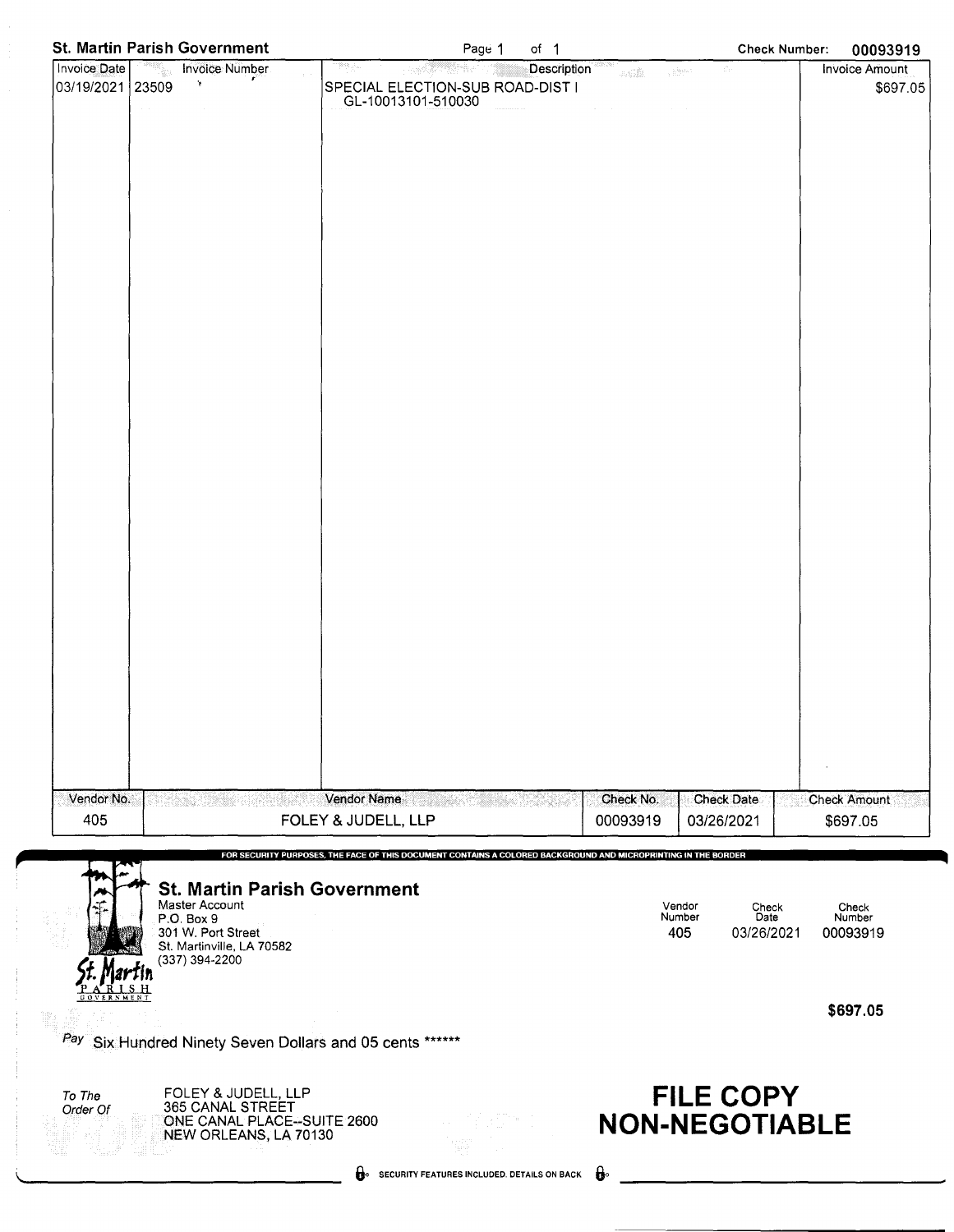**FOLEY & JU DELL, L.L.P.**  ATTORNEYS AND COUNSELLORS AT LAW

ONE CANAL PLACE SUITE 2600 **365 CANAL STREET**  NEW ORLEANS, LOUISIANA 70130-1138 (504) 568-1249 • FAX (504) 565-3900

**BATON ROUGE OFFICE ONE AMERICAN PLACE SUITE 1040, 301 MAIN STREET BATON ROUGE, LOUISIANA 70801 TELEPHONE (225) 923-2476 FAX (225) 923-2477** 

(1910-2006)<br>LONNIE L. BEWLEY 1-1249 • FAX (504) 565-3900<br>
(1915-2009)<br>
March 19,2021<br>
March 19,2021 HAROLD B. JUDELL<br>(1915-2011)

23,509

10 'S 100

## **ST A TEMENT**

Hon. St. Martin Parish Council, State of Louisiana St. Martinville, Louisiana

IN ACCOUNT WITH:

**OUR FILE NO:** 

Foley & Judell, L.L.P. Federal ID #72-0423911 Attorneys & Counsellors-at-Law One Canal Place, Suite 2600 New Orleans, Louisiana 70130-1138

Reimbursement for certain out-of-pocket expenses incurred by Foley & Judell, L.L.P., in connection with a special election held on Saturday, August 15, 2020, in Sub-Road District No. 1 of Road District No. lof the Parish of St. Martin, State of Louisiana, to authorize the continuation of a special tax therein, including photocopies of election proceedings, long distance telephone calls, fax transmissions, recordation and filing fees, express courier service and filing of the Proces Verbal with the Legislative Auditor.

TOTAL .......................................................... \$697.05

MJA/mrn

## RECENED

MAR 2 5 2021

ST MARTIN PARISH GOVERNMENT MARTIN PARISH GOVERNMENT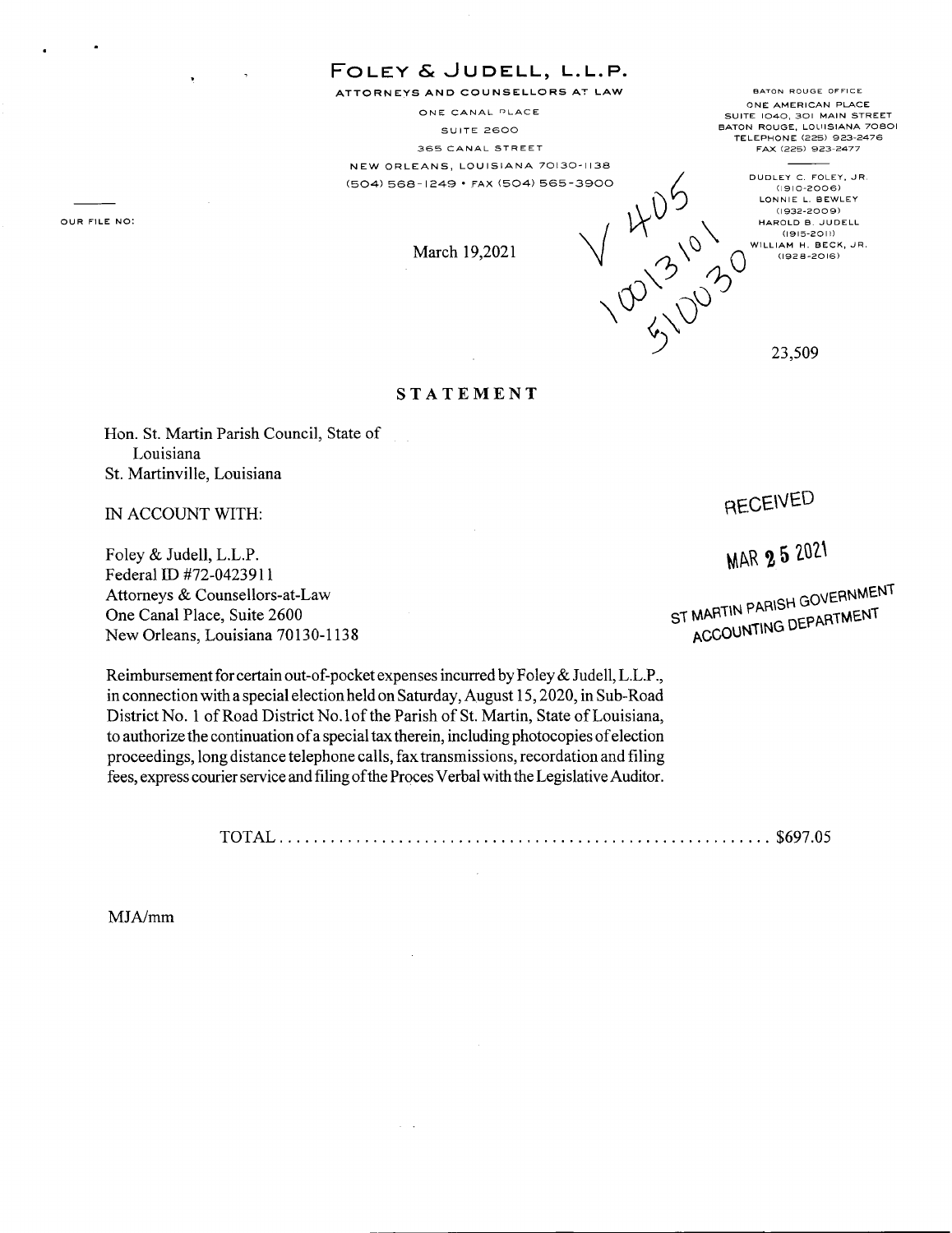FOLEY & JUDELL, L.L.P. ATTORNEYS AND COUNSELLORS AT LAW BATON ROUGE OFFICE ONE AMERICAN PLACE ONE CANAL PLACE SUITE 1040, 301 MAIN STREET BATON ROUGE, LOUISIANA 70BOI SUITE 2600 TELEPHONE (225) 923-2476 365 CANAL STREET FAX (225) 923-2477 NEW ORLEANS, LOUISIANA 70130-1138 DUDLEY C. FOLEY, JR. (504) 568-1249 • FAX (504) 565-3900 Caphyn 2 1 (1910-2006) LONNIE L. BEWLEY (1932-200 9) OUR FILE NO' HAROLD B. JUDELL (1915-201!) WILLIAM H. BECK, JR. March 19, 2021  $(1928 - 2016)$ 23,509

Mr. Sean Hundley, Director of Finance St. Martin Parish Council P.O. Box9 St. Martinville, Louisiana 70582

> Re: Millage Continuation Election (Saturday, August 15, 2020) for Sub Road District No. 1 of Road District No. lof the Parish of St. Martin, State of Louisiana

Dear Sean:

Enclosed herewith is our statement for reimbursement of certain out-of-pocket expenses incurred by our firm in connection with the above-captioned election. *There will be no charge for the legal services rendered by our firm.* We would appreciate your placing this statement in line for payment at your earliest convenience.

It has been a pleasure working with you in connection with this election, and we trust that you will not hesitate to call upon our office whenever we may be of assistance.

Yours very truly,

M. Jason Akers

MJAJmm enclosure

cc: Hon. Chester Cedars, Parish President Hon. Dean LeBlanc, Chairman Ms. Brooke Gillespie, Clerk

RECEIVED

**MAR 25 2021** 

ST MARTIN PARISH GOVERNMENT MARTIN PARISH GOVERNMENT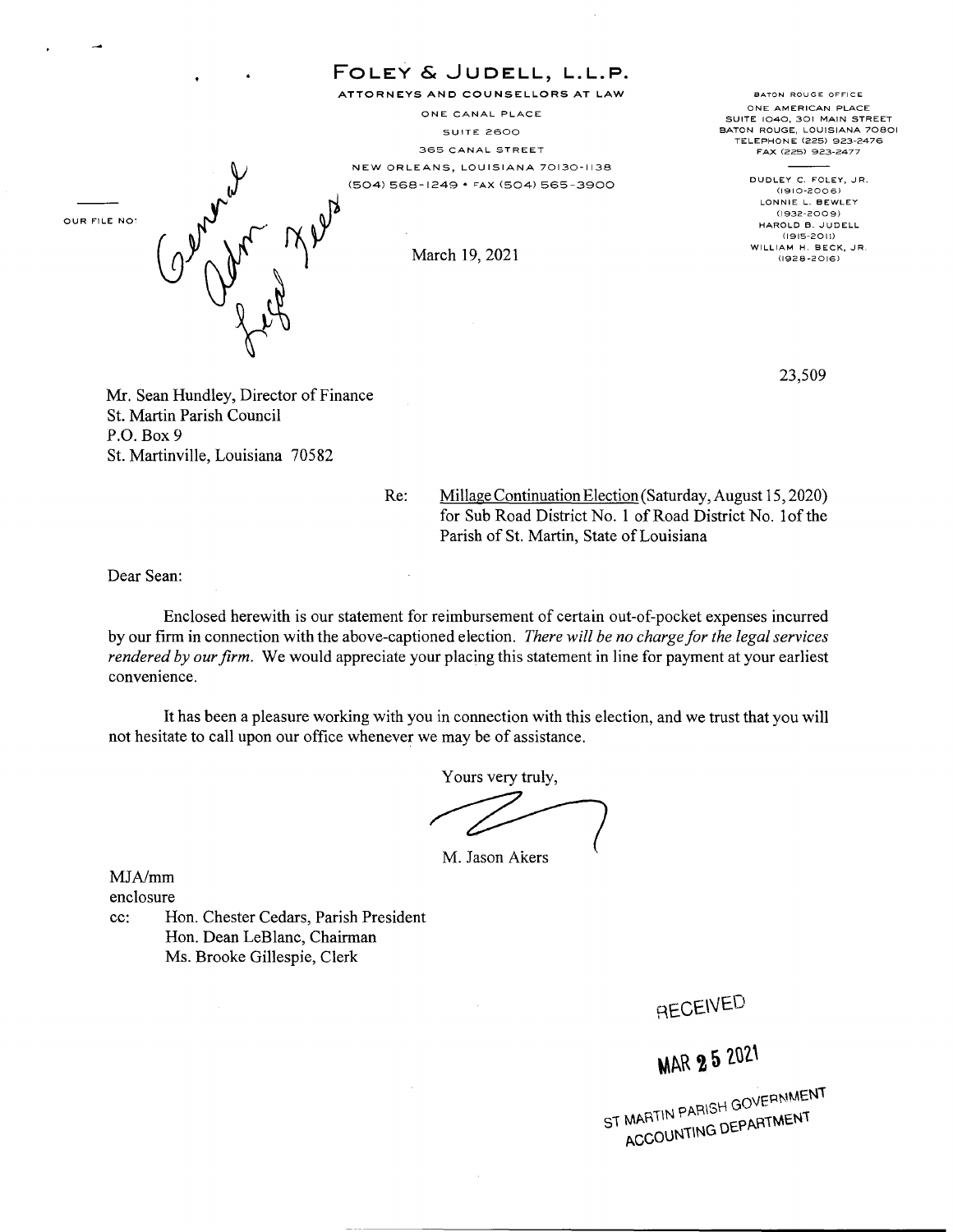| St. Martin Parish Government                            | Page 1<br>of $1$                                                                                                                                                                                                                                                                                                                                                                                                                                                                                 | <b>Check Number:</b>                 | 00093834            |
|---------------------------------------------------------|--------------------------------------------------------------------------------------------------------------------------------------------------------------------------------------------------------------------------------------------------------------------------------------------------------------------------------------------------------------------------------------------------------------------------------------------------------------------------------------------------|--------------------------------------|---------------------|
| Invoice Date<br><b>Example 1</b> Invoice Number         | Description<br><u>Les de Series en Ca</u>                                                                                                                                                                                                                                                                                                                                                                                                                                                        | Latika III.<br>.<br>Domini na katika | Invoice Amount      |
| 03/15/2021   MARCH-15-21                                | MILLGE EXTENSIO-REDEDOCATION ELECTION-EXPENSES<br>GL-10013101-510100                                                                                                                                                                                                                                                                                                                                                                                                                             |                                      | \$648.88            |
| المحاف المستردد والمتحدث والمستعار والمتناو             | $\label{eq:1.1} \begin{aligned} \text{minimize} \quad & \text{if} \quad \mathbf{u} = \mathbf{u} \text{ and } \quad \mathbf{u} = \mathbf{u} \text{ and } \quad \mathbf{u} = \mathbf{u} \text{ and } \quad \mathbf{u} = \mathbf{u} \text{ and } \quad \mathbf{u} = \mathbf{u} \text{ and } \quad \mathbf{u} = \mathbf{u} \text{ and } \quad \mathbf{u} = \mathbf{u} \text{ and } \quad \mathbf{u} = \mathbf{u} \text{ and } \quad \mathbf{u} = \mathbf{u} \text{ and } \quad \mathbf{u} = \mathbf$ | and the management of                |                     |
|                                                         |                                                                                                                                                                                                                                                                                                                                                                                                                                                                                                  |                                      |                     |
|                                                         |                                                                                                                                                                                                                                                                                                                                                                                                                                                                                                  |                                      |                     |
|                                                         |                                                                                                                                                                                                                                                                                                                                                                                                                                                                                                  |                                      |                     |
|                                                         |                                                                                                                                                                                                                                                                                                                                                                                                                                                                                                  |                                      |                     |
|                                                         |                                                                                                                                                                                                                                                                                                                                                                                                                                                                                                  |                                      |                     |
|                                                         |                                                                                                                                                                                                                                                                                                                                                                                                                                                                                                  |                                      |                     |
|                                                         |                                                                                                                                                                                                                                                                                                                                                                                                                                                                                                  |                                      |                     |
|                                                         |                                                                                                                                                                                                                                                                                                                                                                                                                                                                                                  |                                      |                     |
|                                                         |                                                                                                                                                                                                                                                                                                                                                                                                                                                                                                  |                                      |                     |
|                                                         |                                                                                                                                                                                                                                                                                                                                                                                                                                                                                                  |                                      |                     |
|                                                         |                                                                                                                                                                                                                                                                                                                                                                                                                                                                                                  |                                      |                     |
|                                                         |                                                                                                                                                                                                                                                                                                                                                                                                                                                                                                  |                                      |                     |
|                                                         |                                                                                                                                                                                                                                                                                                                                                                                                                                                                                                  |                                      |                     |
|                                                         |                                                                                                                                                                                                                                                                                                                                                                                                                                                                                                  |                                      |                     |
|                                                         |                                                                                                                                                                                                                                                                                                                                                                                                                                                                                                  |                                      |                     |
|                                                         |                                                                                                                                                                                                                                                                                                                                                                                                                                                                                                  |                                      |                     |
|                                                         |                                                                                                                                                                                                                                                                                                                                                                                                                                                                                                  |                                      |                     |
|                                                         |                                                                                                                                                                                                                                                                                                                                                                                                                                                                                                  |                                      |                     |
|                                                         |                                                                                                                                                                                                                                                                                                                                                                                                                                                                                                  |                                      |                     |
|                                                         |                                                                                                                                                                                                                                                                                                                                                                                                                                                                                                  |                                      |                     |
|                                                         |                                                                                                                                                                                                                                                                                                                                                                                                                                                                                                  |                                      |                     |
|                                                         |                                                                                                                                                                                                                                                                                                                                                                                                                                                                                                  |                                      |                     |
|                                                         |                                                                                                                                                                                                                                                                                                                                                                                                                                                                                                  |                                      |                     |
|                                                         |                                                                                                                                                                                                                                                                                                                                                                                                                                                                                                  |                                      |                     |
|                                                         |                                                                                                                                                                                                                                                                                                                                                                                                                                                                                                  |                                      |                     |
|                                                         |                                                                                                                                                                                                                                                                                                                                                                                                                                                                                                  |                                      |                     |
|                                                         |                                                                                                                                                                                                                                                                                                                                                                                                                                                                                                  |                                      |                     |
|                                                         |                                                                                                                                                                                                                                                                                                                                                                                                                                                                                                  |                                      |                     |
|                                                         |                                                                                                                                                                                                                                                                                                                                                                                                                                                                                                  |                                      |                     |
| Vendor No.                                              | Vendor Name                                                                                                                                                                                                                                                                                                                                                                                                                                                                                      | Check No.<br><b>Check Date</b>       | <b>Check Amount</b> |
| 405                                                     | FOLEY & JUDELL, LLP                                                                                                                                                                                                                                                                                                                                                                                                                                                                              | 00093834<br>03/25/2021               | \$648.88            |
|                                                         | FOR SECURITY PURPOSES, THE FACE OF THIS DOCUMENT CONTAINS A COLORED BACKGROUND AND MICROPRINTING IN THE BORDER                                                                                                                                                                                                                                                                                                                                                                                   |                                      |                     |
|                                                         |                                                                                                                                                                                                                                                                                                                                                                                                                                                                                                  |                                      |                     |
| <b>St. Martin Parish Government</b><br>Master Account   |                                                                                                                                                                                                                                                                                                                                                                                                                                                                                                  | Vendor<br>Check                      | Check               |
| P.O. Box 9<br>301 W. Port Street                        |                                                                                                                                                                                                                                                                                                                                                                                                                                                                                                  | Number<br>Date<br>405<br>03/25/2021  | Number<br>00093834  |
| St. Martinville, LA 70582                               |                                                                                                                                                                                                                                                                                                                                                                                                                                                                                                  |                                      |                     |
| (337) 394-2200                                          |                                                                                                                                                                                                                                                                                                                                                                                                                                                                                                  |                                      |                     |
|                                                         |                                                                                                                                                                                                                                                                                                                                                                                                                                                                                                  |                                      |                     |
|                                                         |                                                                                                                                                                                                                                                                                                                                                                                                                                                                                                  |                                      | \$648.88            |
| Pay Six Hundred Forty Eight Dollars and 88 cents ****** |                                                                                                                                                                                                                                                                                                                                                                                                                                                                                                  |                                      |                     |
|                                                         |                                                                                                                                                                                                                                                                                                                                                                                                                                                                                                  |                                      |                     |
| FOLEY & JUDELL, LLP                                     |                                                                                                                                                                                                                                                                                                                                                                                                                                                                                                  |                                      |                     |
| To The<br>365 CANAL STREET<br>Order Of                  |                                                                                                                                                                                                                                                                                                                                                                                                                                                                                                  | <b>FILE COPY</b>                     |                     |
| ONE CANAL PLACE--SUITE 2600<br>NEW ORLEANS, LA 70130    | 전자<br>GM 42 5                                                                                                                                                                                                                                                                                                                                                                                                                                                                                    | <b>NON-NEGOTIABLE</b>                |                     |
|                                                         |                                                                                                                                                                                                                                                                                                                                                                                                                                                                                                  |                                      |                     |
|                                                         | SECURITY FEATURES INCLUDED. DETAILS ON BACK                                                                                                                                                                                                                                                                                                                                                                                                                                                      | $\mathbf{e}$                         |                     |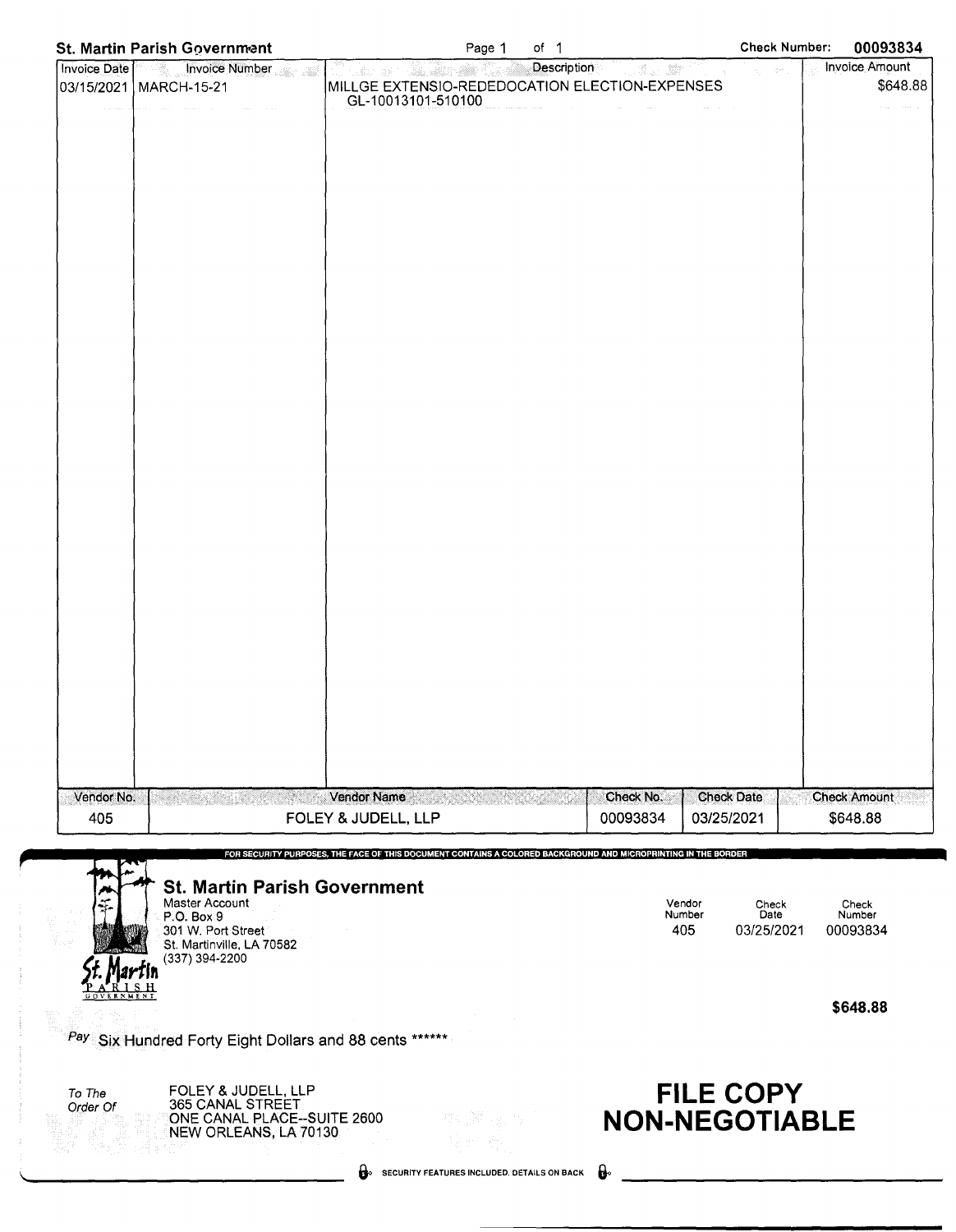ATTORNEYS AND COUNSELLORS AT LAW,  $\bigvee_{i=1}^n \bigvee_{i=1}^n \mathbb{R}$  BATON ROUGE OFFICE ONE CANAL PLACE **A CONE AMERICAN PLACE**<br>
SUITE 2600 **A CONE IN SUITE 1040, 301 MAIN STREET SUIT!:: 2600** 0 NEW ORLEANS, LOUISIANA 70130-1138\\ SUITE 2600<br>365 CANAL STREET **\**<br>365 CANAL STREET **\**  $(504)$  568-1249 • FAX (504) 565-3900  $\sqrt{2}$  .  $\sqrt{2}$  DUDLEY C. FOLEY, JR.

**FOLEY & JUDELL, L.L.P.** ,\..\) \

**···r** ~··.) **~J ONE AMERICAN PLACE**  <sup>1</sup> ONE AMERICAN PLACE<br>
BUITE 1040, 301 MAIN STREET<br>
BATON ROUGE, LOUISIANA 70801<br>
TELEPHONE (225) 923-2476 { **TELEPHONE (225) 923-2476** 

 $6$ 

 $\mathcal{S}_\mu$ 

LONNIE L. BEWLEY **(1932-2009) HAROLD B. JUDELL (1915-2011) WILLIAM H. BECK, JR.**  (1928-2016)

23,901

## **STATEMENT**

March 15, 2021

Hon. Parish Council of the Parish of St. Martin, State of Louisiana Opelousas, Louisiana

IN ACCOUNT WITH:

Foley & Judell, L.L.P. Federal ID #72-0423911 Attorneys & Counsellors-at-Law One Canal Place, Suite 2600 New Orleans, Louisiana 70130-1138

Reimbursement for certain out-of-pocket expenses incurred by Foley & Judell, L.L.P., in connection with a special election held on Tuesday, November 3, 2020, in the Parish of St. Martin, State of Louisiana, to authorize the rededication of a special tax therein, including photocopies of election proceedings, long distance telephone calls, fax transmissions, recordation and filing fees, express courier service and filing of the Proces Verbal with the Legislative Auditor.

TOTAL .......................................................... \$648.88

MJA/mm

**OUR FILE NO:**